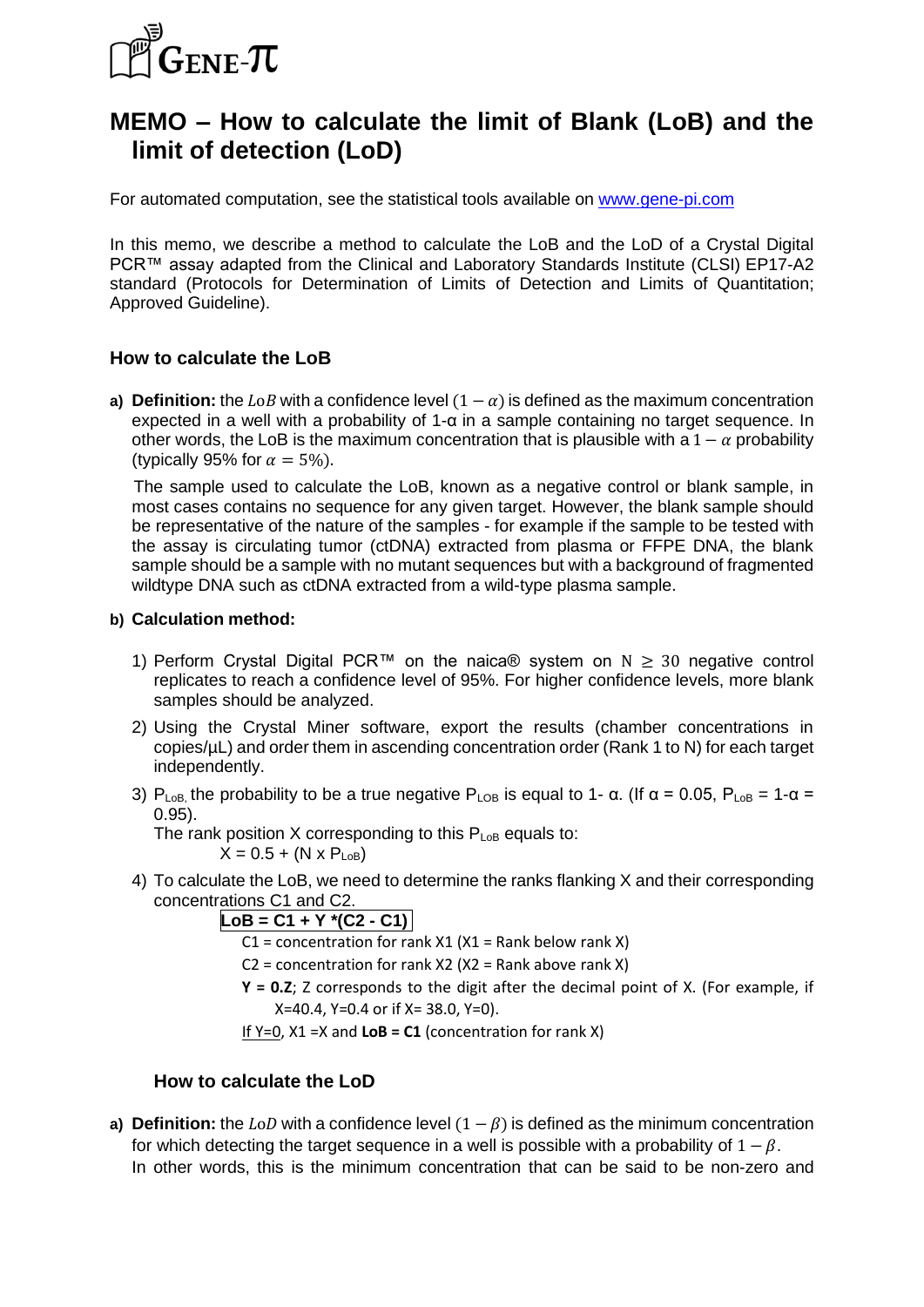statistically higher than the limit of blank  $\text{LOB}$  with a 1-  $\beta$  probability (typically 95% for  $\beta = 5\%$ ).

#### **b) Calculation method:**

- 1. Perform Crystal Digital PCR™ on the naica® system on a minimum of five independently prepared Low-Level (LL) samples (LL1, LL2, LL3, LL4 and LL5), performing at least 6 replicates per sample. The LL samples used to calculate the LoD should be representative positive samples or a representative sample matrix with spiked-in target concentrations within a range of one to five times higher than the calculated LoB.
- 2. Determine the standard deviation SD<sub>i</sub> for each group of replicates (SD1, SD2, SD3, SD4 and SD5). The quantification variability between LL samples should not be significantly different. The significance of this difference should be checked with a statistical method (Cochran's test, for example). A significant difference in quantification variability between LL samples suggests either an instability of the reaction or a concentration range too large for the selected LL samples (in which case, repeat the study with more appropriate samples).
- 3. Calculate the global SD (**SDL**)

$$
SD_{L} = \sqrt{\left(\sum_{i=1}^{J} (ni-1)SDi^{2}\right) / \left(\sum_{i=1}^{J} (ni-1)\right)}
$$

*SD<sup>i</sup>* = SD of all results for the *i*th low level sample  $n_i$  = the number of results for the ith low level sample  $J =$  number of LL samples

Note that if all the LL samples contain the same number of replicates,  $SD<sub>L</sub>$  can be calculated with the following formula:

$$
SD_{L} = \sqrt{\frac{(\Sigma(SD_i{}^2))}{J}}
$$

4. Calculate  $\mathbf{Cp}$  = coefficient to give the 95<sup>th</sup> percentile of a normal distribution

L = total of samples (J x n replicates,  $n \ge 6$ )

$$
c_P = \frac{1,645}{1 - \left(\frac{1}{4(L - J)}\right)}
$$

The value 1.645 represents the 95<sup>th</sup> percentile from the normal distribution for  $\beta$  = 0.05. If a different  $\beta$  value is chosen, this multiplier will need to change accordingly.

 $\text{LoD} = \text{LoB} + \text{Cp*SD}$